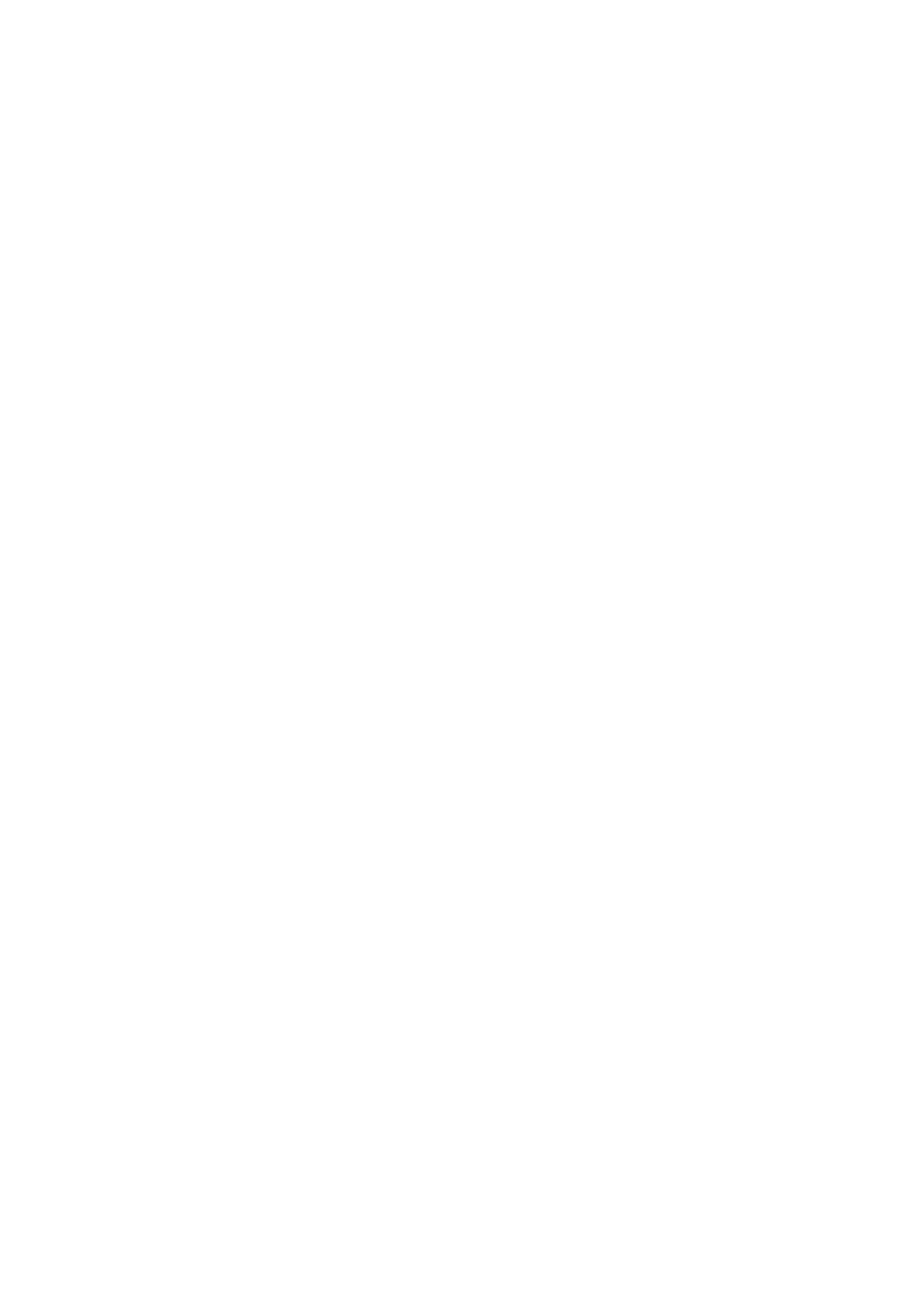### **VOLUNTEERS PROCEDURES – KINGSTON COMMUNITY SCHOOL**

#### **Introduction**

Please read the orientation handbook carefully as it has been designed to give Kingston Community school volunteers an understanding of the school, procedures, and your role and responsibilities as a volunteer at our site.

#### **Context**

Kingston Community School has developed on 10 hectares of land in parkland setting at Gall Park since 1985. The school, although geographically isolated, is a modern complex, with excellent facilities. We have comprehensive sporting facilities including a large oval, six tennis/netball/basketball courts, cricket nets and a 25-metre swimming pool that are shared with the community. Included in the building complex are a well-resourced community library, full-sized gymnasium & four squash courts. The school values of personal best, respect, honesty, friendliness and responsibility are reflected throughout the curriculum. Students have access to a range of core subjects from Reception to 12, including Music and German. Programs are tailored to suit individual needs and include a broad range of subject choices including university pathways, vocational education and training options, and school-based apprenticeships or traineeships. [\(www.myschool\)](http://www.myschool/)

#### **Vision**

Kingston Community School will provide access to quality services where the focus is on meeting the needs of the individual student. Kingston Community School aims to provide a foundation of learning so that students can reach their full potential becoming effective, independent learners achieving personal best with skills to enter a global society.

#### **Values**

PERSONAL BEST RESPECT **HONESTY** FRIENDLINESS RESPONSIBILITY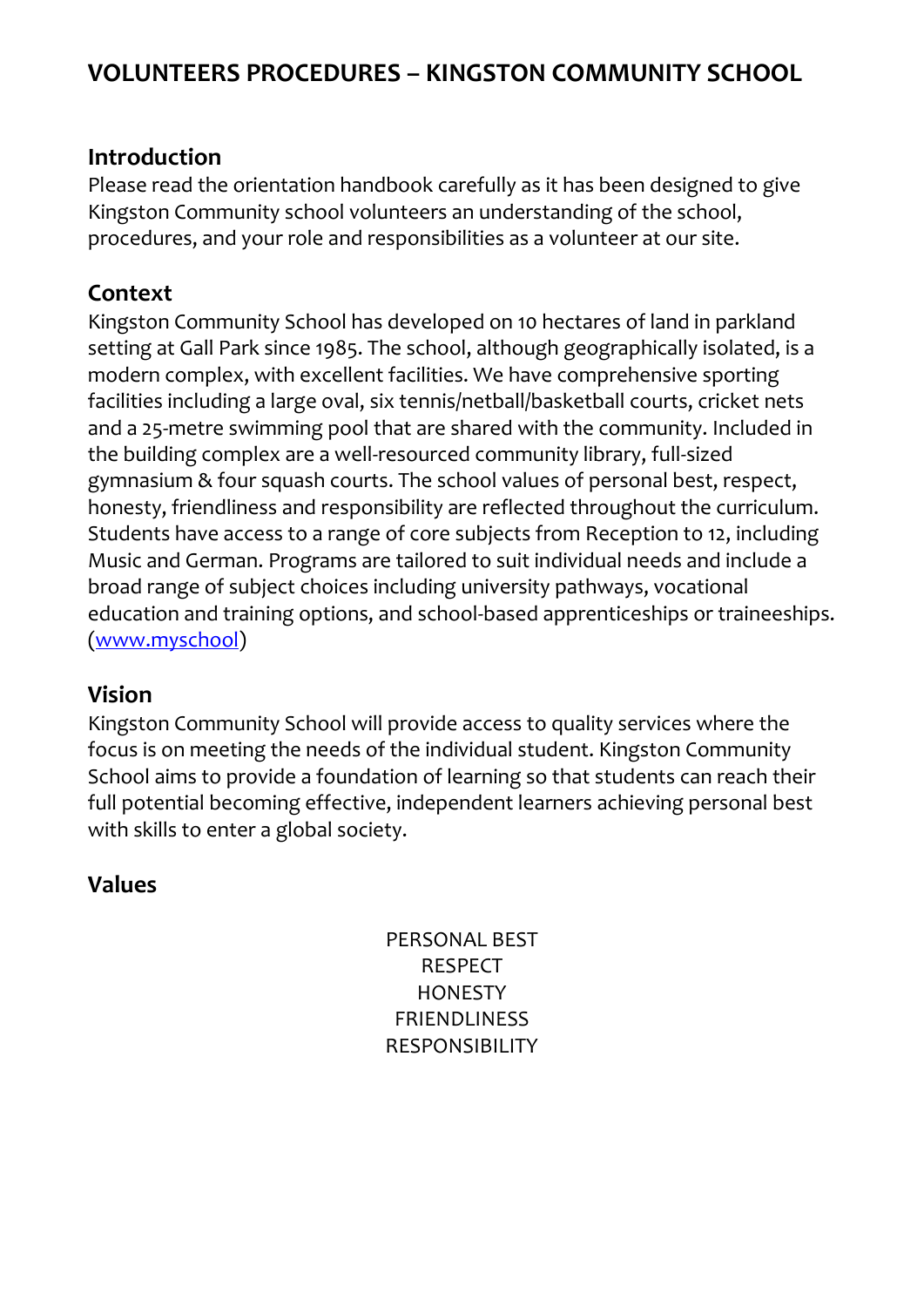#### **AIM**

Kingston Community School volunteers perform duties within their capabilities and all students feel safe with volunteers.

The work of volunteers at Kingston Community School is valued and appreciated. Whilst the welfare of our student's is the highest priority, we want to ensure each volunteer's involvement is a rewarding experience.

Volunteers at Kingston Community School require varying levels of competencies depending on their role in the school. Many volunteers are required to be registered volunteers.

Registered volunteers include people who have positions on Governing Council, School Committees, work in classrooms, work with students, supervise DUCT or Open Access lessons, drive students to excursions, camps and sporting activities, assist with sports coaching, swimming, band supervision, or help in the library .

## **PROCESS**

To become a registered volunteer, an application and induction process is required.

Registered volunteers must consent to a Working with Children screening check (if they are not parents), complete a Kingston Community School Application form and attend induction training. An appointment with the Deputy Principal to discuss and approve your application should be made when paper work is completed.

Parents attending camps and overnight stays must be screened. A Responding to Abuse and Neglect Volunteers Certificate (completed online) is also required by all volunteers.

Applications Packages are available from the Front Office or the School Website.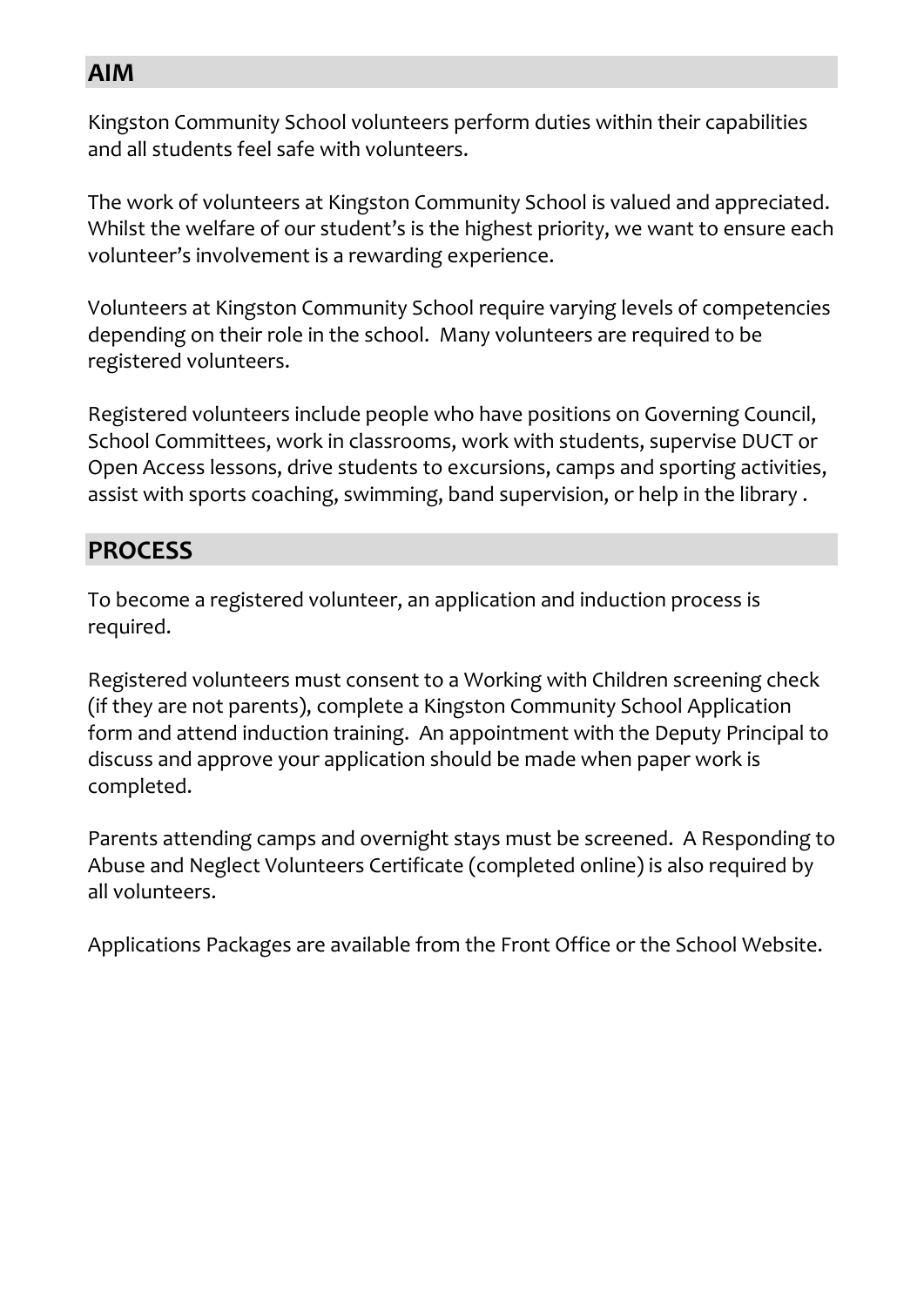### **APPLICATION**

The Department application form requires specific information on:

Contact details

Skills and Abilities - relevant to volunteering in the school

Association with our school- e.g. family members attending our school

Areas of interest (for volunteering purposes)

Names of 2 referees

Health Information

Signed Agreement form

Informed Consent Form Working with Children Screening Check - lodged through Kingston Community School at no cost to applicants, (NOT relevant for parents working in classes with their own child)

#### **REGISTERED VOLUNTEER HANDBOOK**

Registered volunteers will be provided with a Volunteers Handbook:

Contents Lesson times Responsibilities of volunteers Duty of Care Confidentiality Harassment and Bullying Information Grievance procedures Emergency procedures

### **INDUCTION PROCESS**

An induction meeting each term for volunteers wanting to complete their registration will include:

Duty of Care responsibilities/Code of Conduct

Behaviour Management procedures

WHS information

An 'Application to Become a Volunteer' package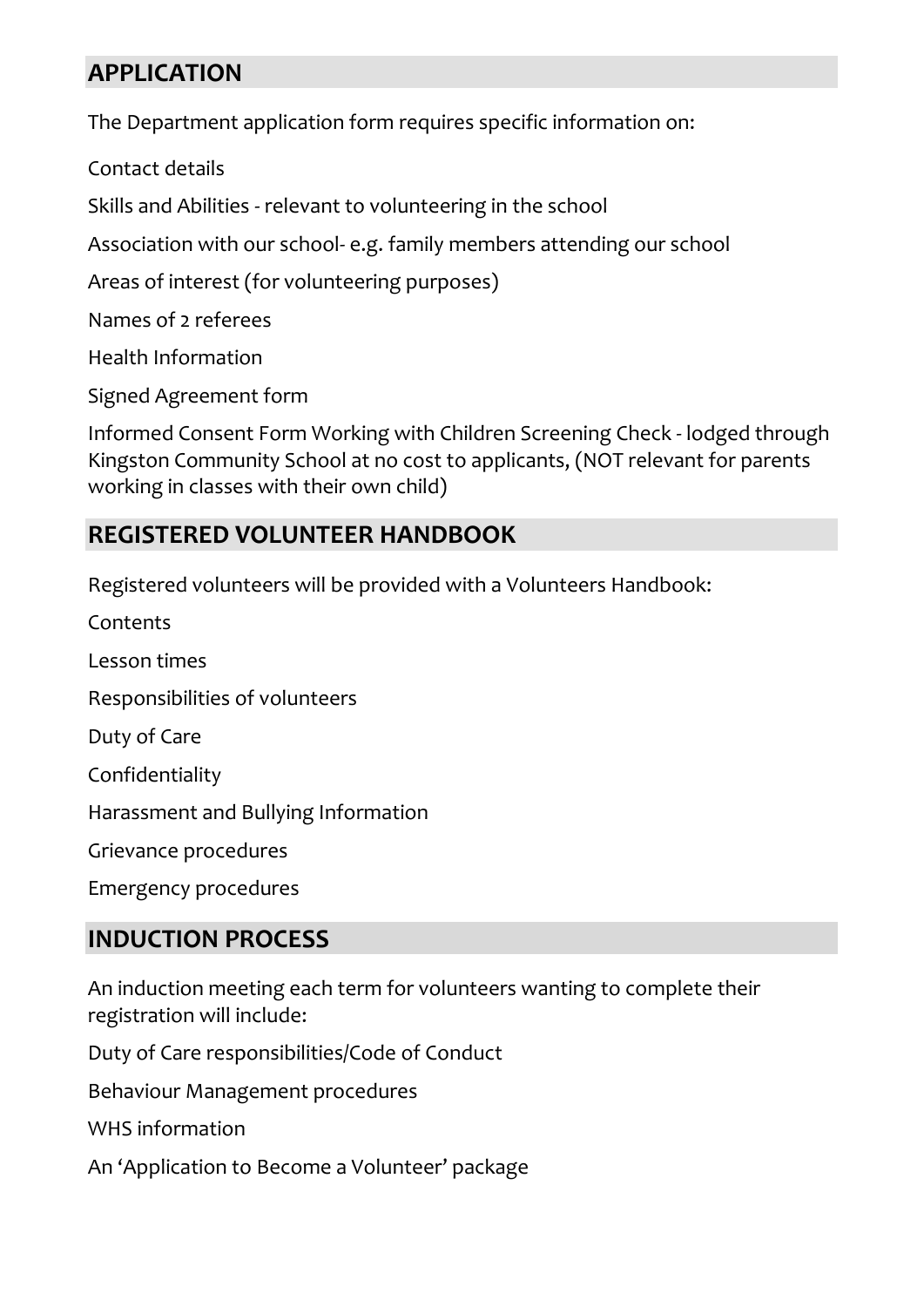### **SUPERVISION OF REGISTERED VOLUNTEERS**

Teaching staff who organize volunteers have the responsibility to supervise, and manage registered volunteers in accordance with Department guidelines.

Volunteers must be quickly and easily viewed, and accessible from a supervising staff members work area. The supervising teacher has duty of care of student's at all times.

Students travelling with registered volunteers in private vehicles need to have a number of consent forms completed by parents, including permission to travel in a private vehicle, and permission to travel with a parent. If students are not travelling with parents, they must travel in pairs or groups.

#### **RECORD KEEPING**

Department sites are required to keep accurate records of registered volunteers' activities.

Essential Records at our site managed and retained by the school include:

Registered Volunteers Sign in Book

Dates and details of any issues raised by registered volunteers and actions taken

Dates and details of any issues raised by others about registered volunteers, and actions taken

Application information

Description of the work undertaken

Dates and Areas where volunteers work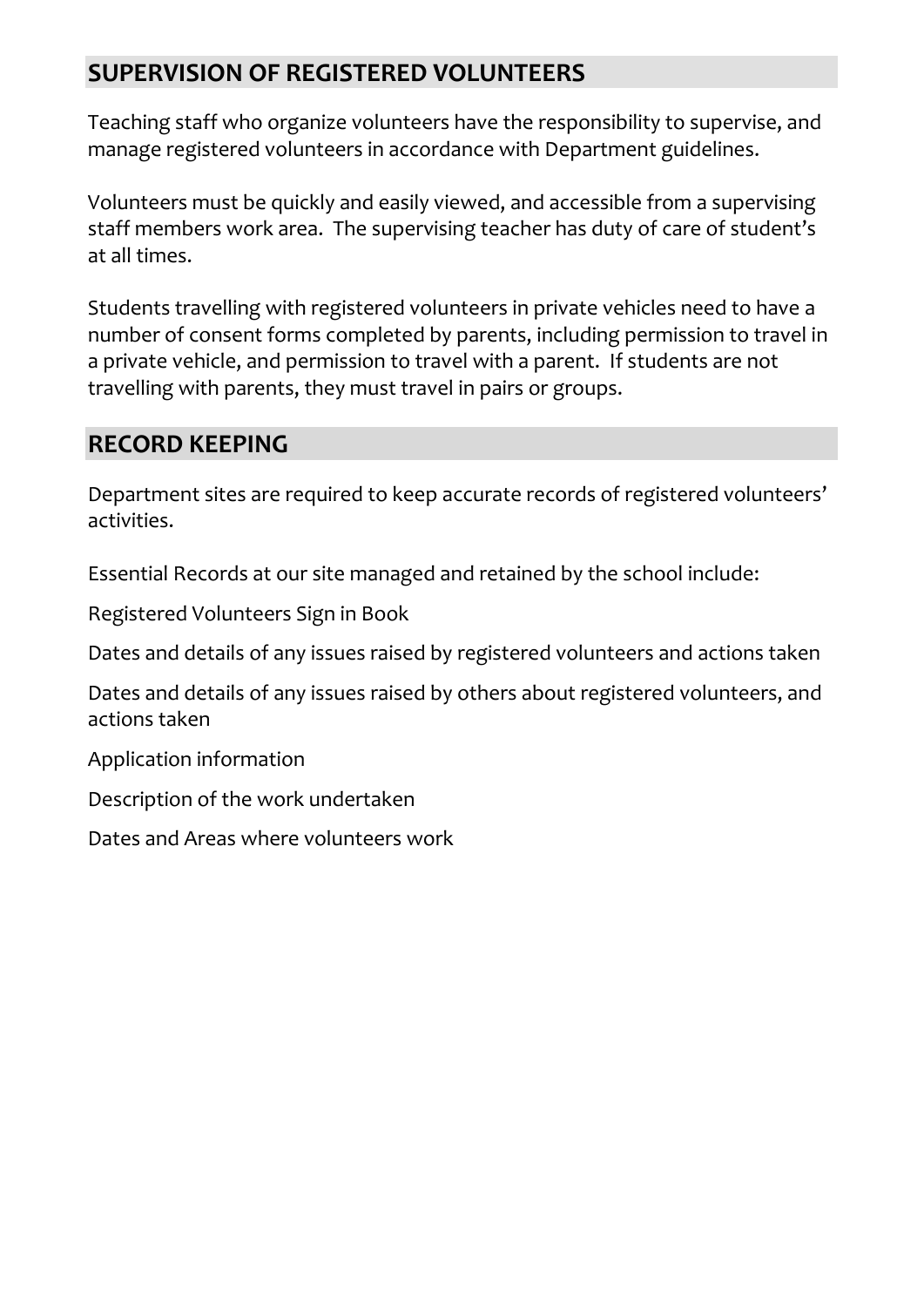### **RESPONSIBILITY OF REGISTERED VOLUNTEERS**

#### **Registered volunteers must:**

Sign in at the front office on arrival, and sign out on departure

Work under the direct supervision of a staff member

Refer all concerns about students to the supervising teacher

Respect the rights of students

Maintain confidentiality at all times

Dress neatly and appropriately

Comply with all requirements in the Volunteers Handbook

#### **Registered volunteers must not:**

Approach or make contact with students other than those they are assigned to work with

Make contact with students during lunch, recess, or lesson breaks unless it's part of a supervised programme

Deviate from allocated work areas and specified tasks

Provide gifts, rewards, stickers or food for students (other than an occasional greeting card)

Photograph or video students

Breach confidentiality agreements

## **CANCELLATION OF REGISTERED VOLUNTEERS**

There may be a number of reasons for registered volunteers work to be cancelled at the school including:

Lack of suitable tasks available

Lack of suitable supervision available

Programme completion

Incomplete application

Principals or supervising teacher's discretion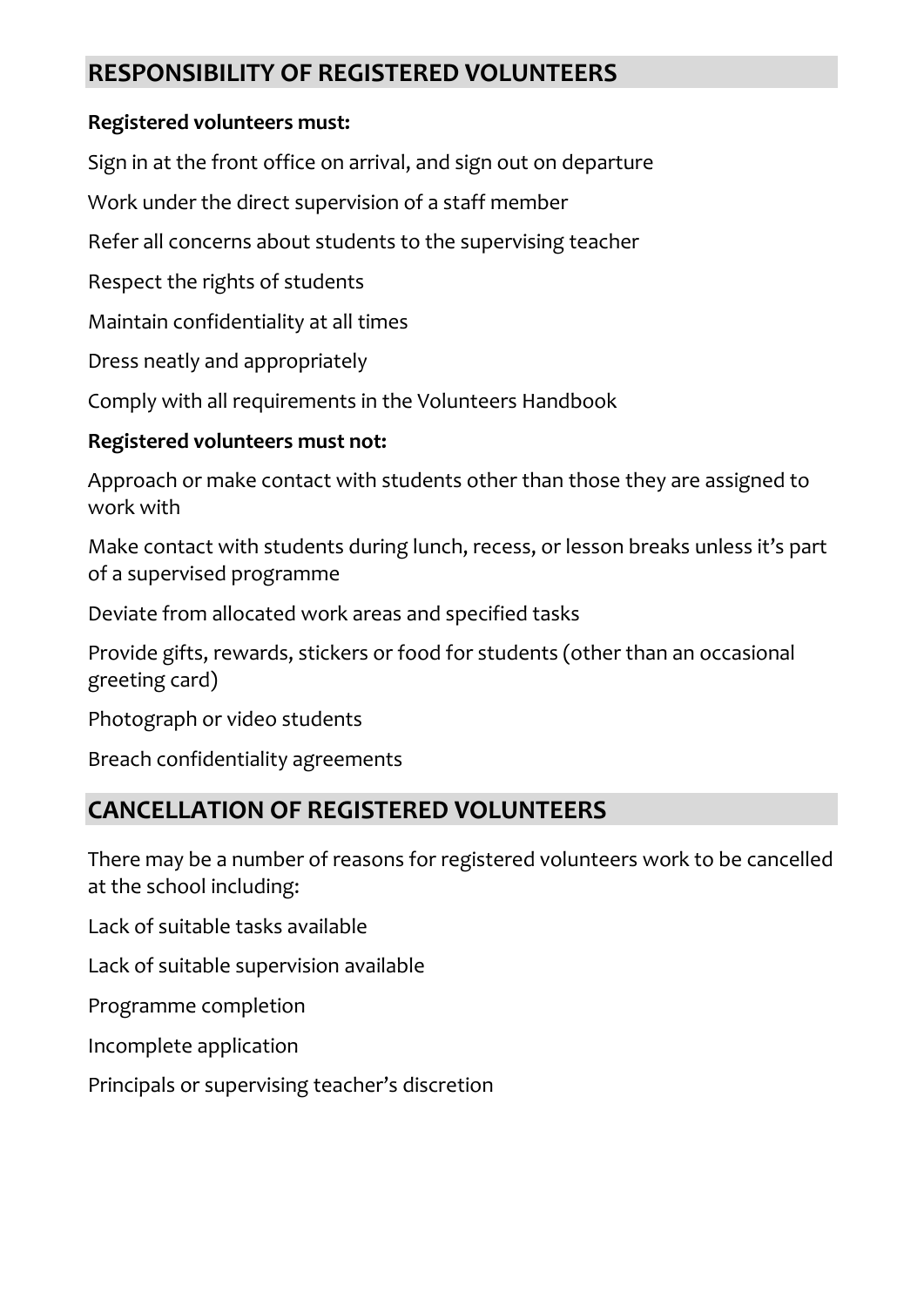#### **OTHER VOLUNTEERS**

A small number of volunteers who assist at our site with "one-off" events, and/or do not have direct contact with students are not required to be registered.

Where volunteers work for sponsored agencies such as School Ministries Group, Kingston Theatre group, Performances, Fundraising groups, Breakfast Club, SAPSASA, sponsoring agencies manage Working with Children Screening, and school staff assume duty of care for students.

Pre-Service teachers and work experience students must present their screening to the site before any work commences.

### **DUTY OF CARE – VOLUNTEERS**

The Principal and supervising teachers have a responsibility to support value and protect volunteers. At the same time they have a very important duty of care to all of the students in their charge. This duty of care cannot be delegated to volunteers.

Given the diversity of roles volunteers play at Kingston Community School, the approach to selection and induction of volunteers, and the required supervision that is required may vary slightly. However, where volunteers work directly with students, the school will ensure that all groups of people are protected.

Volunteers must not accept personal responsibility for any portion of the formal learning program or the school curriculum.

The supervising teacher assumes personal oversight and ultimate responsibility of students and the learning programme.

Volunteers may be left to work with a student for a short period of time but responsibility for the students' health, safety and welfare rests with the supervising teacher, who organizes your programme.

Volunteers will be made aware of the everyday risks associated with volunteering activities

It is the responsibility of the supervising teacher to brief volunteers of any possible risks involved with volunteering activities and provide volunteers with information to ensure volunteers appreciate the educational/recreational/social values of the activities planned.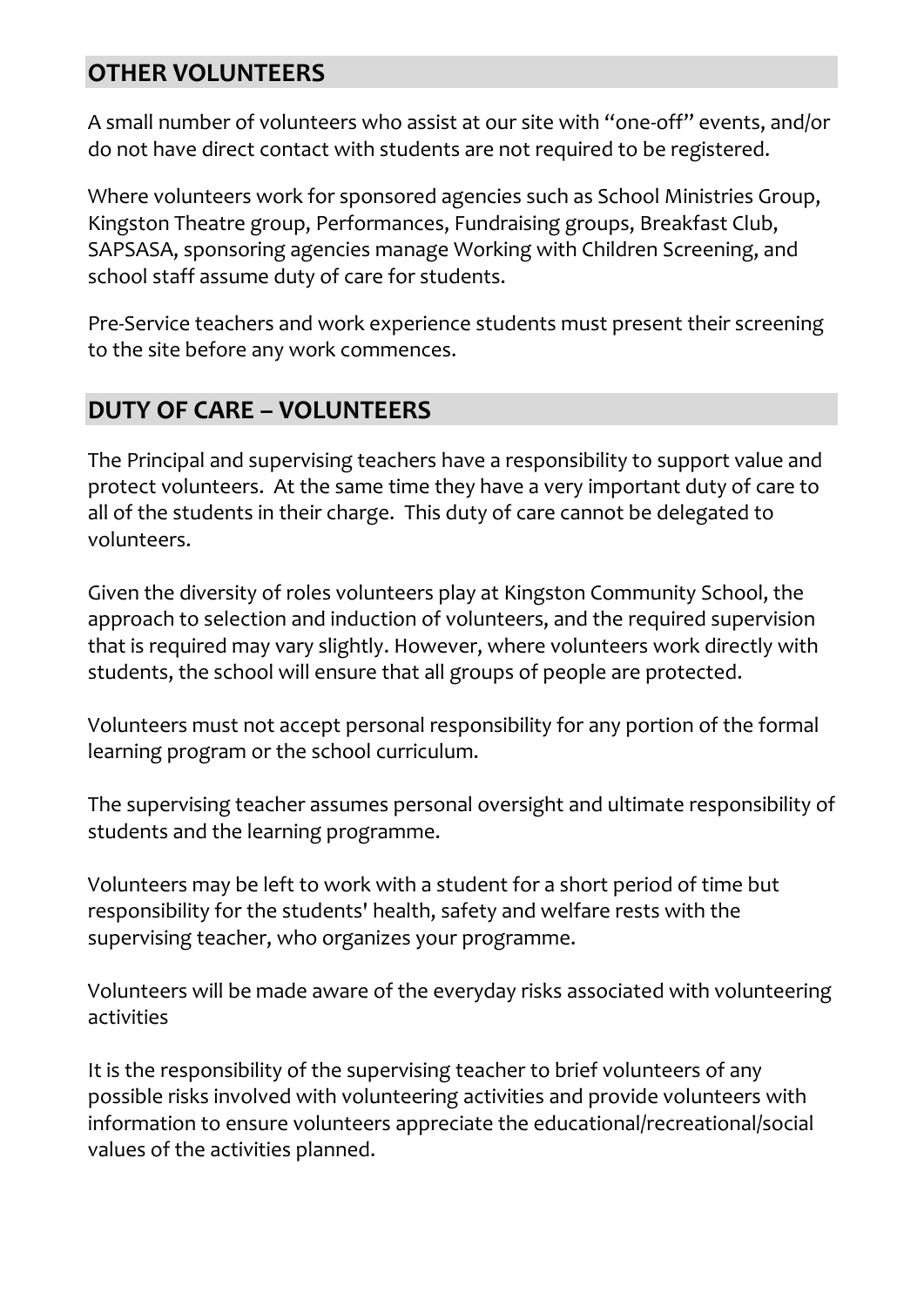## **CODE OF CONDUCT – VOLUNTEERS**

#### **Confidentiality**

Volunteers are required to sign a confidentiality agreement with the school. By signing this volunteers agree that information pertaining to social and medical conditions, family situations, academic achievement and other facts of a highly personal nature are confidential and that volunteers are not to disclose this information to any person apart from appropriate school staff.

#### **NonDiscrimination/Equity**

In keeping with Department policies volunteers should neither practice nor tolerate discrimination or harassment on the ground of race, creed, colour, place of origin, ethnic origin, ancestry, citizenship, political or religious affiliation, gender, sexual orientation, age, marital status, family relationship, economic status or disability.

Volunteers are required to treat all people with dignity care and respect.

#### **Conflict of Interest**

As a volunteer it is important to discuss any potential conflict as soon as possible with the supervising teacher, and commit to being honest and proactive in identifying areas where there may be a possible conflict of interest.

#### **Alcohol/drug use/smoking**

As a volunteer it is important to understand that volunteer duties must not be performed whilst under the influence of drugs or alcohol. Smoking is not permitted on site.

#### **Limits/Gifts**

Volunteers must agree to maintain a "one step removed" personal limit with students. Direct contact with students and staff other than those supervising and requiring support should not be made. Emotional support should be minimal, physical contact of any sort is not appropriate.

Volunteers are not to provide gifts or food for students, except for a simple greeting card.

If volunteers find themselves in a situation that requires actions outside of guidelines or procedures, guidance and confirmation must be received from the supervising teacher or principal.

#### **Dress**

Neat casual dress is required, appropriate for the volunteer work being conducted.

#### **Images**

Volunteers must not take photographs or videos of students they work with, unless directed by the supervising teacher. All images remain the property of the school.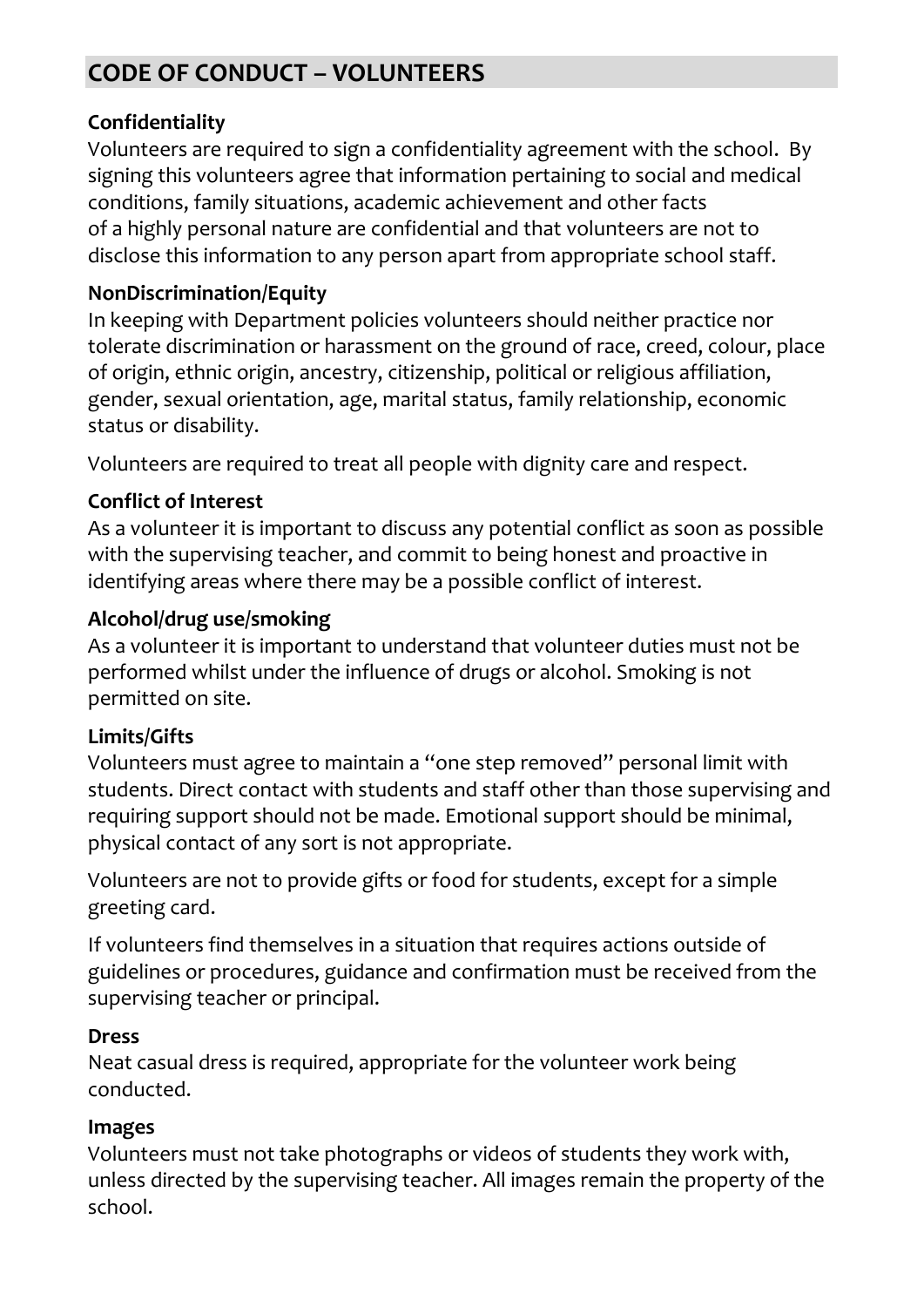#### **RESPONSIBILITIES OF VOLUNTEERS**

Volunteers at Kingston Community School must agree to:

Be reliable and commit, where possible, to regular day/s and time of work so tasks can be planned accordingly

Be responsible to, and consult with their supervisor

Ask for support when needed

Agree to complete any training necessary to conduct volunteering at the site

Abide by Kingston Community School Volunteers handbook and associated policies and procedures when completing work

Appreciate and respect the confidential nature of information that may be acquired during the course of duties

Discuss any grievances or problems with the supervising teacher. If these remain unresolved speak to the Principal

Notify the supervising teacher if unable to attend volunteering sessions

Show enthusiasm with work

Agree to work in a safe and healthy way and not jeopardise the health and safety of others

Inform Kingston Community School of any pre-existing or changes to medical conditions or special needs that might affect the volunteer's ability to undertake certain tasks

Report any accident or injury immediately to the supervising teacher

Sign in and out at the front office whenever on site

Wear volunteer badges at all times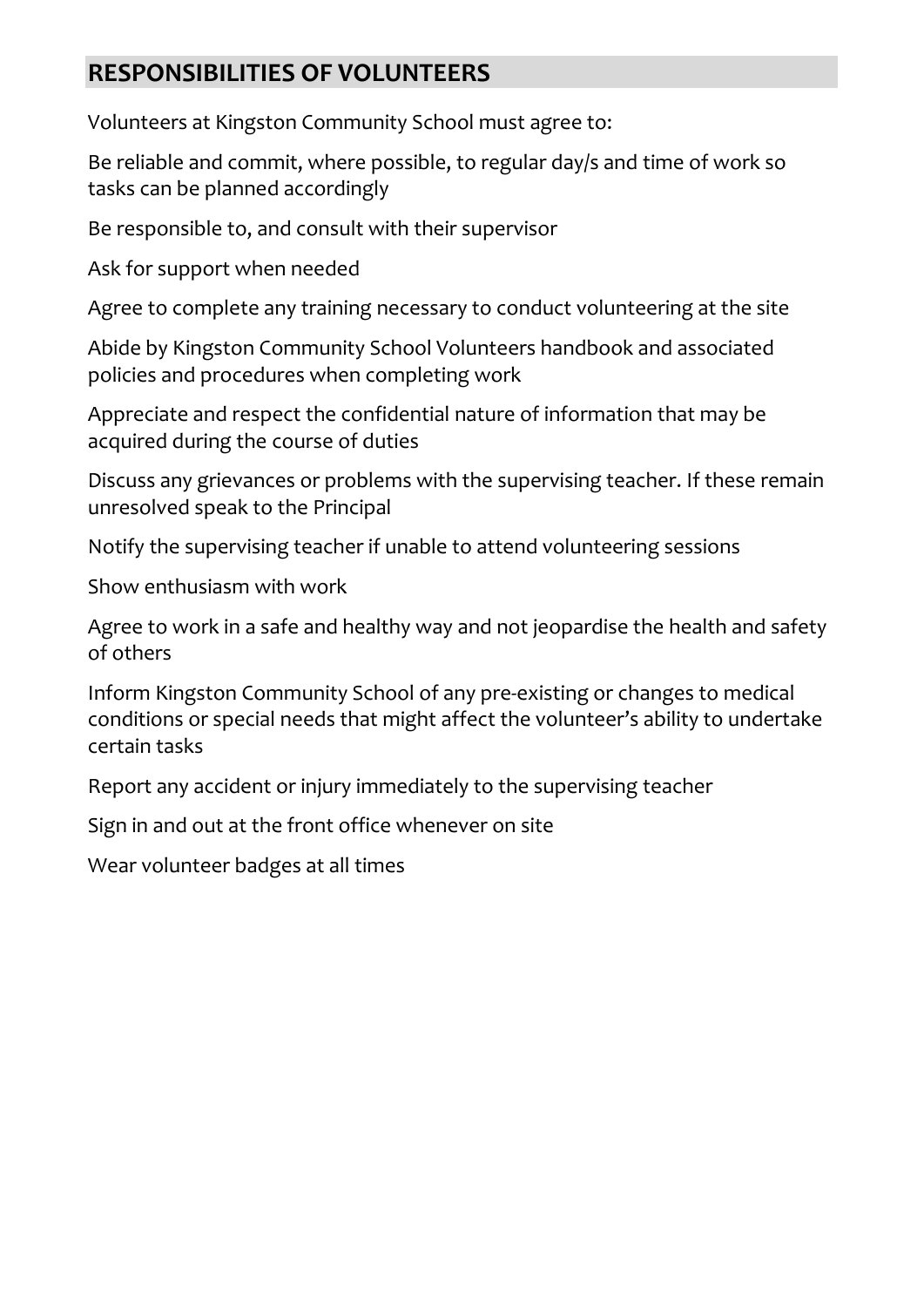#### **RIGHTS OF VOLUNTEERS**

Volunteers at Kingston Community School have a right to:

An induction programme

Adequate information and clear explanations of what is expected and why they are doing a task, and where it fits in Kingston Community School

Be assigned a suitable project, task or job and to say no to tasks they are unable to do, or would rather not do

Be treated respectfully by staff and students

Have access to dispute resolution procedures and to be supported through such a process

Have personal details kept in a confidential manner

Work in a safe and healthy environment

Be provided with a place to work and suitable equipment and resources

Cease volunteering at any stage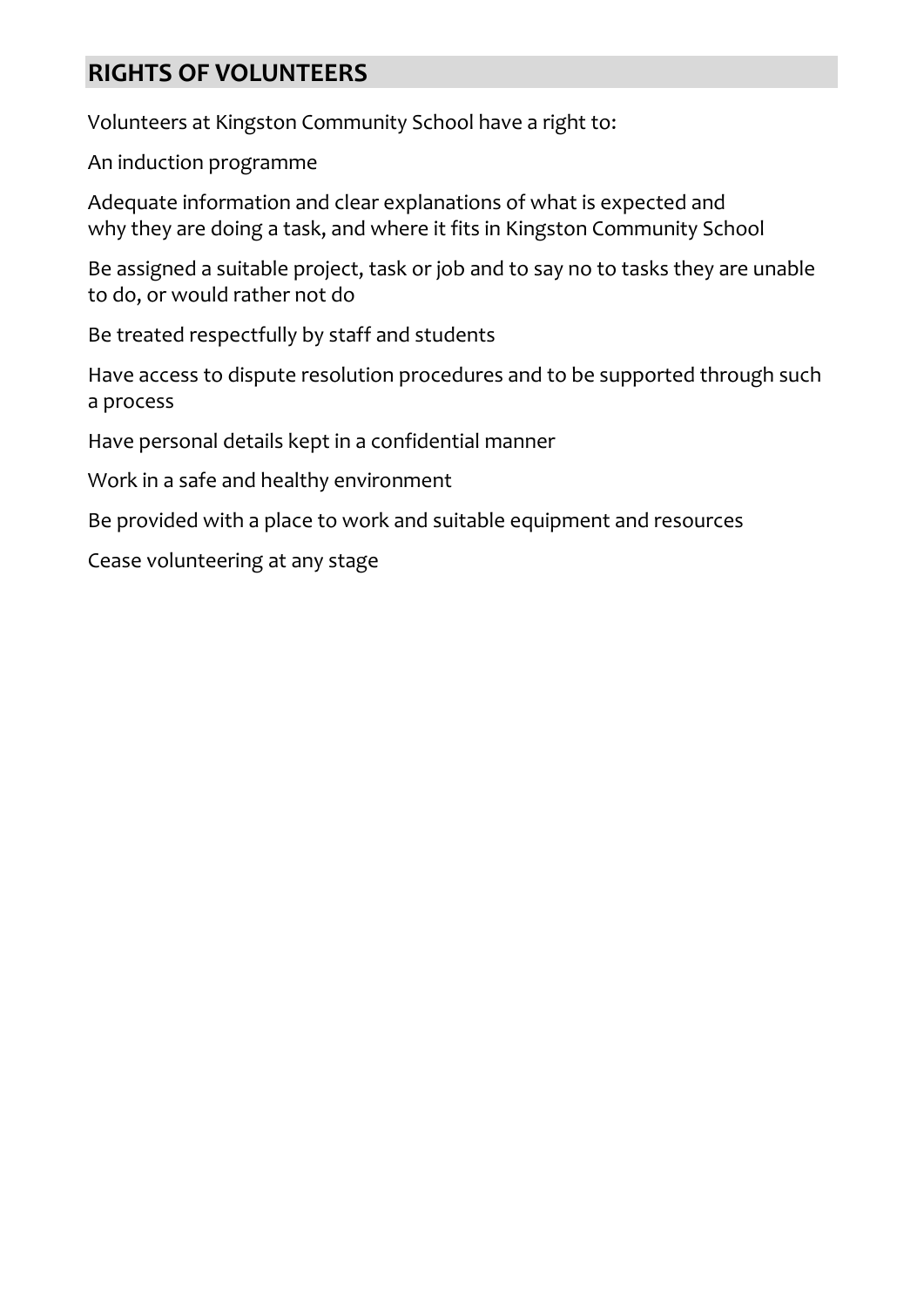#### **GRIEVANCE PROCEDURES**

All disputes should be solved through discussion with concerned parties. It is advisable that all disputes are dealt with in a timely fashion.

Privacy and confidentiality of individuals will be respected.

A grievance is defined as any rule or practice where the volunteer believes they have been treated unfairly, or where they have experienced a degree of unpleasantness or unhappiness on the job. A grievance may also deals with an attitude, a statement, or an opinion held by a staff member, student, volunteer, or parent.

The Grievance Procedure is as follows:

Talk to a person who can assist you to work through the matter in a confidential way, or seek advice from a trusted friend or colleague, or speak to the person concerned directly.

Such people include:

- The supervising teacher
- The student counsellor
- The volunteer

Wherever possible let the person know about the nature of your concern or query prior to a meeting. This means that both of you will be prepared and have all the necessary information to resolve the issue in an amicable way.

If together, or with a mediator or advocate, you are unable to resolve the problem, arrange a time to meet with the Principal.

The Principal has the right to involve outside personnel if necessary.

If the dispute is of a serious nature the supervising teacher or volunteer should put it in writing. In these cases the school will maintain records of the dates and nature of any issues raised and the actions taken.

Having followed the set guidelines with resolution not being achieved, the Principal and supervising teacher have the right to terminate a volunteers work at the site to ensure the safety of students, and a conducive working atmosphere for all.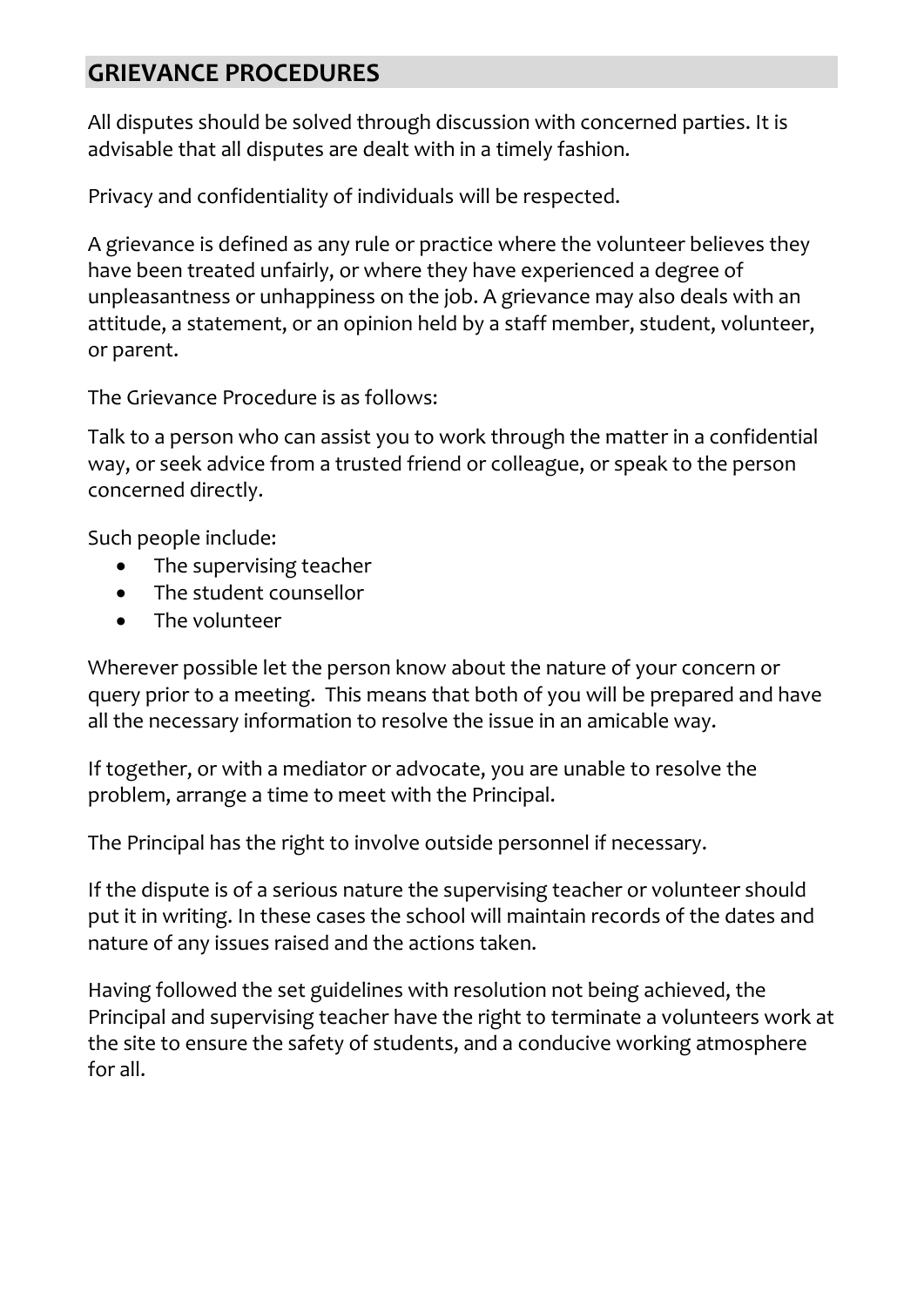## **HARASSMENT AND BULLYING**

Kingston Community School intends to provide a volunteer environment that is pleasant, healthy, comfortable and supportive.

Kingston Community School will not tolerate harassment of any kind that is directed towards staff, students or volunteers. Harassment can take many forms. It may be, but is not limited to: words, comments, jokes, pranks, intimidation, physical contact, or violence.

Any harassment or bullying claims should be reported to the supervising teacher or Principal as soon as possible. All claims will be treated with confidentiality.

#### **Sexual Harassment**

Sexual Harassment occurs when a person

- (a) makes an unwelcome sexual advance, or an unwelcome request for sexual favours, to the other person; or
- (b) engages in any other unwelcome conduct of a sexual nature in relation to the other person

The Act defines "conduct of a sexual nature" to include:

- (a) subjecting a person to any act of physical intimacy
- (b) making orally or in writing, any remark or statement with sexual connotations to a person or about a person in his or her presence
- (c) making any gesture, action or comment of a sexual nature in a person's presence

Whether the person intended to sexually harass his/her victim is irrelevant. It is how the victim feels that is important.

#### **Bullying**

Bullying can take many forms.

The following are examples of bullying:

**Physical** bullying may include repetitive:-

- Hitting, kicking, punching, tripping, pinching, scratching, biting etc
- Pushing, shoving, spitting
- Making rude gestures, inappropriate touching
- Taking, damaging or interfering with something, which belongs to someone else
- Making someone do something they do not want to do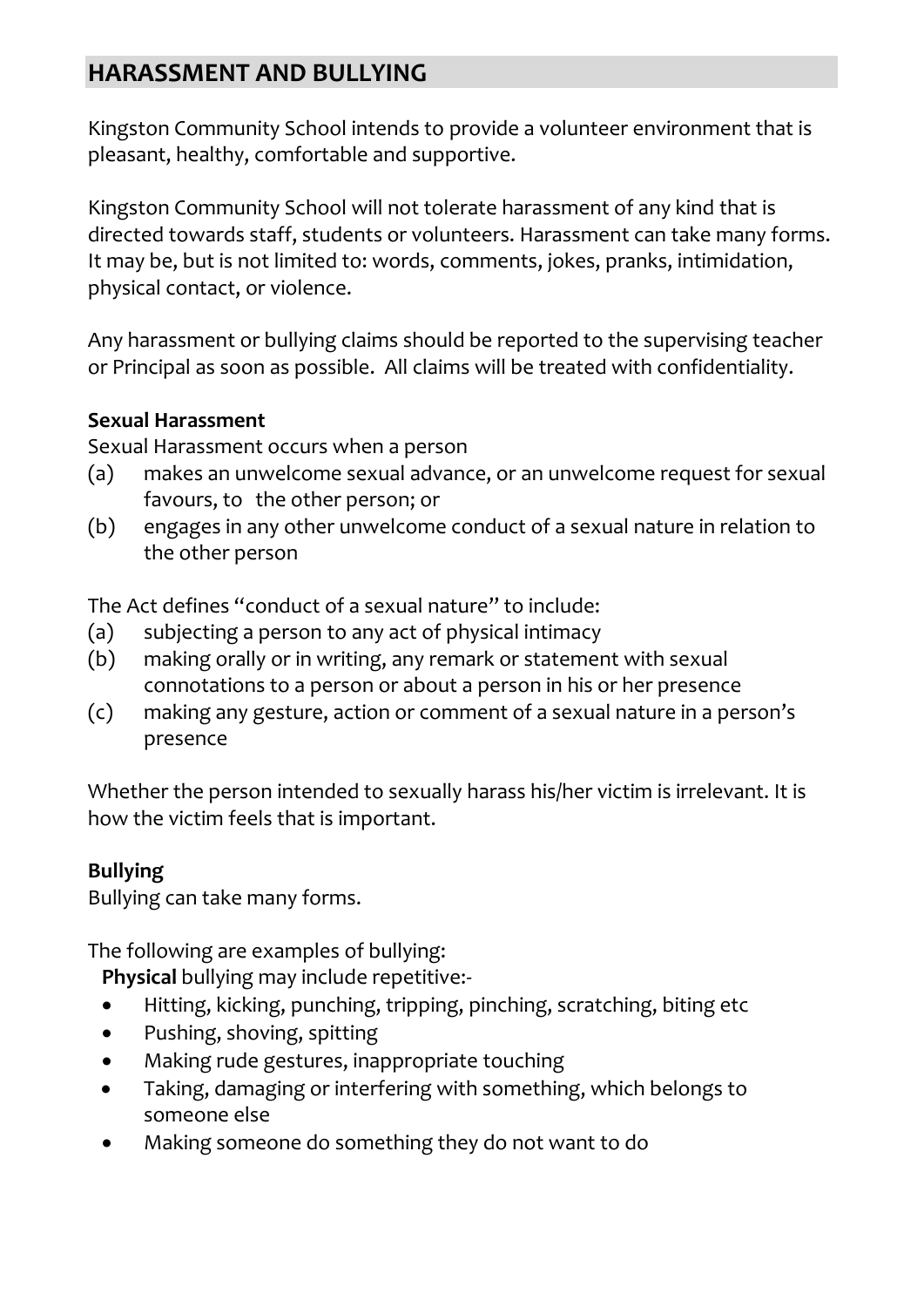**Verbal** bullying may include repetitive:

- Teasing and put downs
- Threatening
- Making fun of someone because they are different
- Making fun of someone's actions
- Making someone do something they do not want to do
- Name calling

**Emotional** bullying may include repetitive: -

- Excluding others from the game or group
- Spreading stories about others, designed to hurt or embarrass
- Gossiping, whispering, facial expressions

If volunteers are being bullied:

- Tell the person who is bullying to stop
- Talk to any staff member with whom you feel comfortable
- Talk to the supervising teacher or Principal
- Aim for a resolution to the incident

If you are a volunteer:

- Do not join in
- Let the bully know his/her actions are wrong
- Support the bullied student
- Report the matter to supervising teacher, or the Principal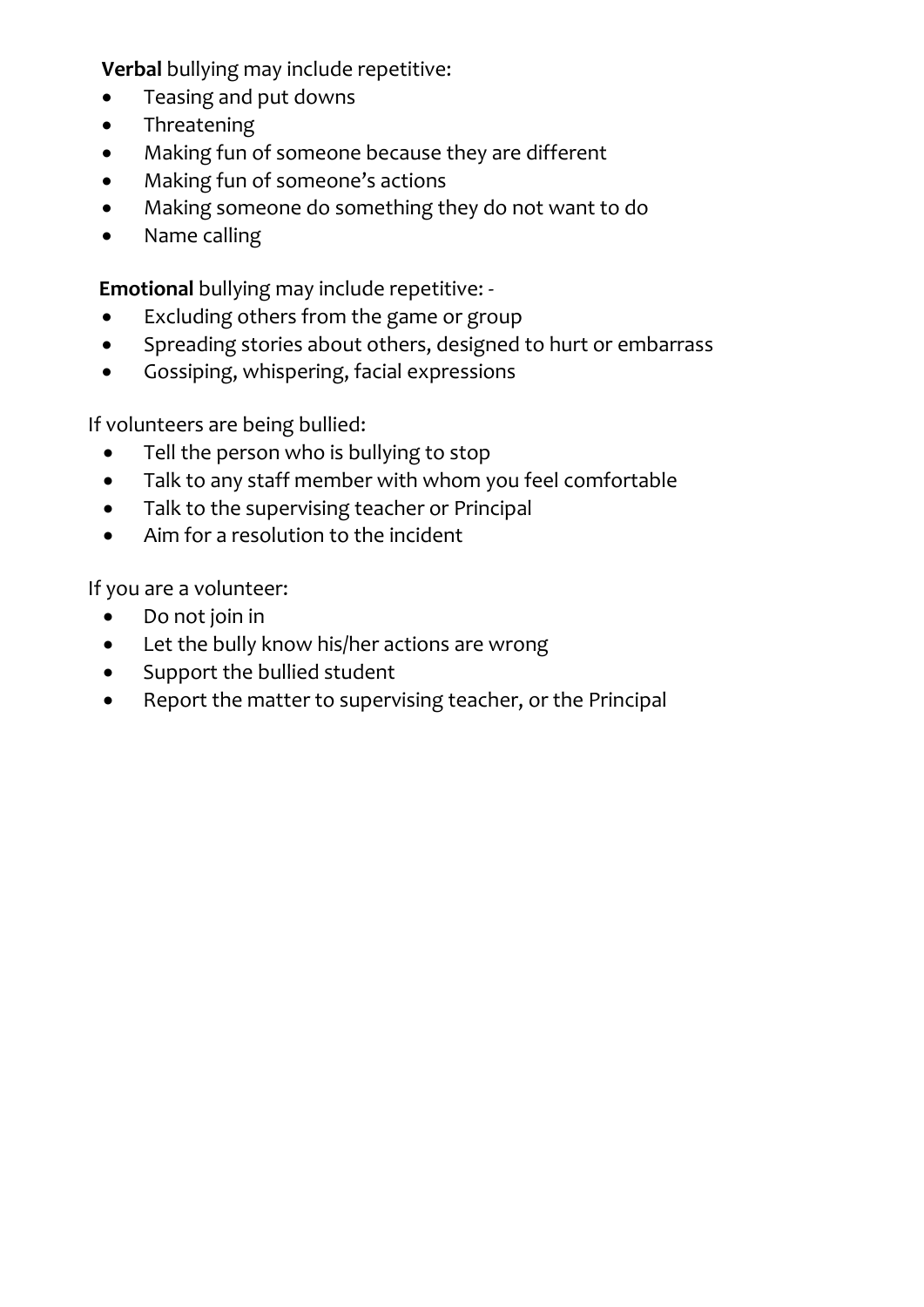#### **LESSON TIMES**

## **7 LESSON DAY NORMAL**

| <b>CLASS PERIOD</b> | $8:45 - 8:55$   |
|---------------------|-----------------|
| Lesson 1            | $8:55 - 9:40$   |
| Lesson 2            | $9:40 - 10:25$  |
| <b>RECESS</b>       | $10:25 - 10:50$ |
| Lesson 3            | $10:50 - 11:35$ |
| Lesson 4            | $11:35 - 12:20$ |
| Lesson 5            | $12:20 - 1:05$  |
| <b>LUNCH</b>        | $1:05 - 1:45$   |
| Lesson 6            | $1:45 - 2:30$   |
| Lesson 7            | $2:30 - 3:15$   |

## **EARLY DISMISSAL (for End of Term, etc)**

| <b>CLASS PERIOD</b>        | $8:45 - 8:55$   |
|----------------------------|-----------------|
| Lesson 1                   | $8:55 - 9:40$   |
| Lesson 2                   | $9:40 - 10:25$  |
| <b>RECESS</b>              | $10:25 - 10:50$ |
| Lesson 3                   | $10:50 - 11:35$ |
| Lesson 4                   | $11:35 - 12:15$ |
| Lesson 5                   | $12:15 - 1:00$  |
| <b>LUNCH</b>               | $1:00 - 1:40$   |
| <b>Extended Home Group</b> | $1:40 - 2:15$   |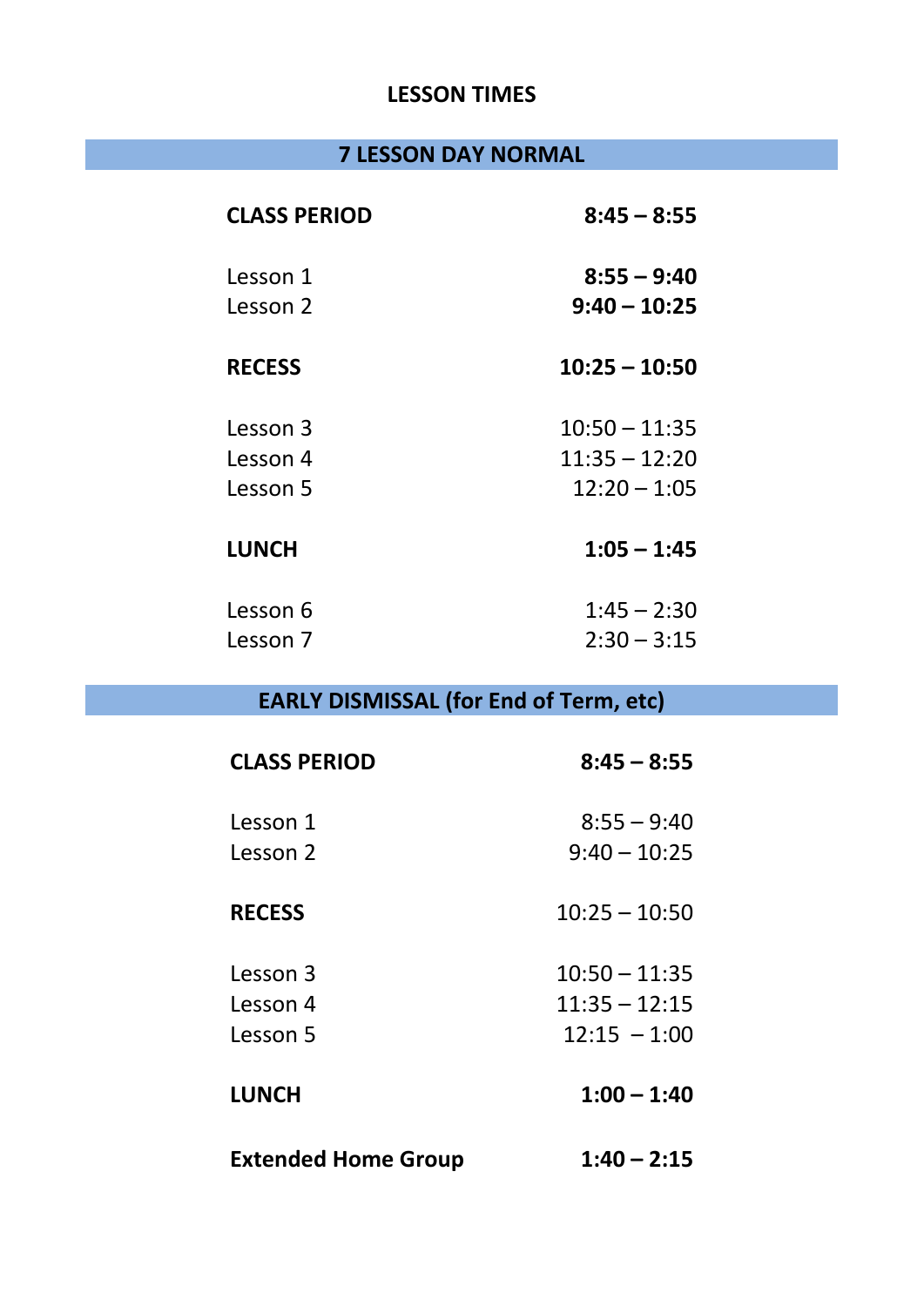

## *EMERGENCIES PROCEDURE*

## *ACTION PLAN*

## *a) Evacuation*

*b) Invacuation*

**Siren – intermittent (including bushfire threat)**



**Siren – continuous**

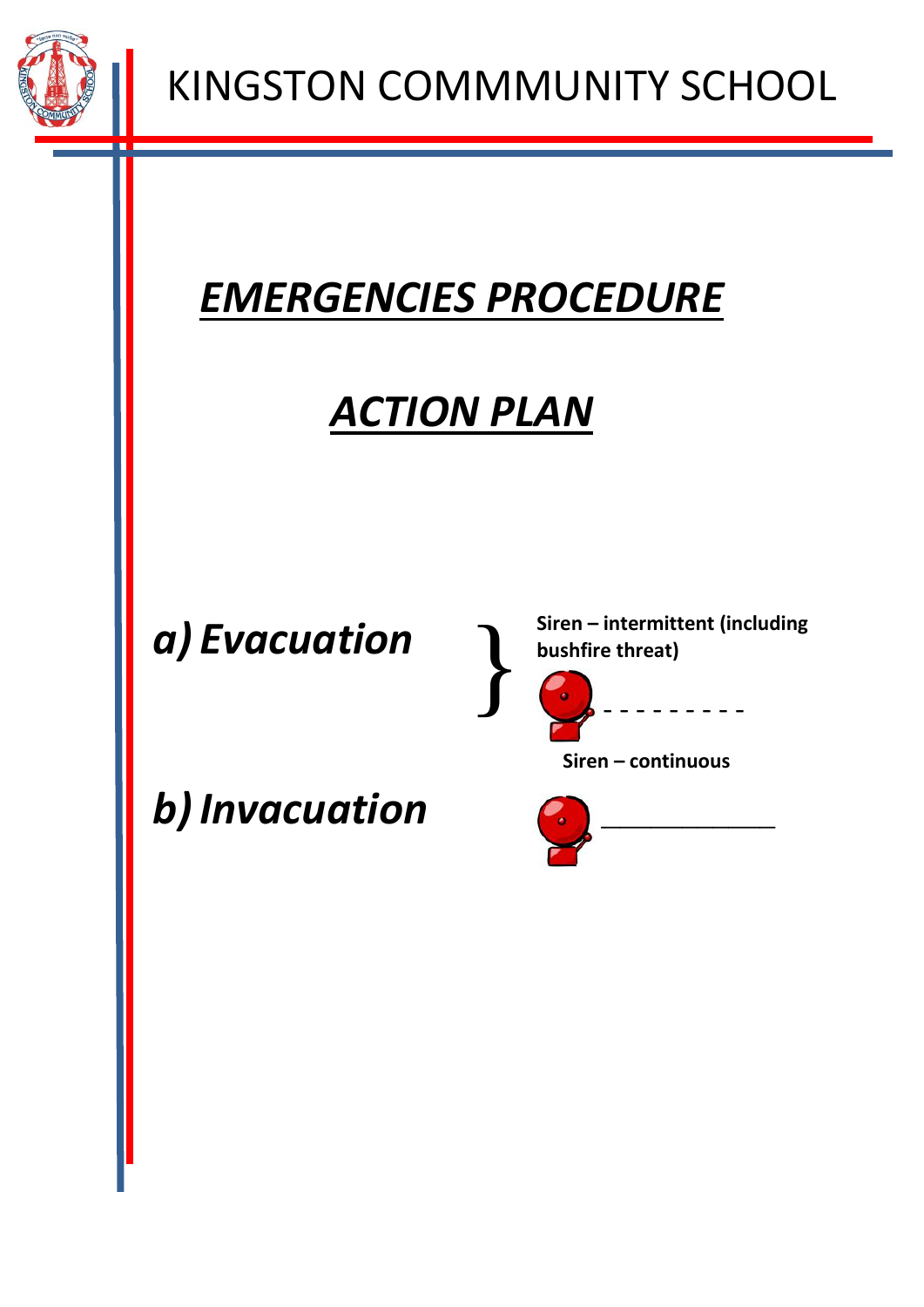

#### THE INVACUATION PROCESS STARTS WHEN THE SIREN SOUNDS CONTINUOUSLY FOR AT LEAST 30 SECONDS.



**Staff, students, parents and community members on the school grounds are to stop all activities immediately and move straight to the nearest lockable room via the quickest, safest way.**

Instruct students to remain in this position until notified in person by a member of the Emergency Response Team or by the evacuation siren (intermittent siren sounding for at least 30 seconds -- - - - - ). Staff and students will then proceed to gym for Principal's debrief.

#### **SPECIAL DUTIES**

#### ALL STAFF

- Lock all doors in the vicinity of the room.
- Lock all windows in the room
- Turn off all electrical devices including air-conditioners
- Instruct students/visitors/community patrons to move to safe areas on the floor
- Keep students (and others) calm and quiet until further instructions are received
- If working near toilets or other rooms with external access, check/lock external doors if safe to do so
- If moving to an unoccupied classroom from outside, ensure that doors are locked behind students
	- **FOLLOW EVACUATION PROCEDURES WHEN SIREN SOUNDS INTERMITTENTLY FOR AT LEAST 30 SECONDS**

#### PRINCIPAL, (DEPUTY PRINCIPAL OR DELEGATE IF PRINCIPAL IS ABSENT OR OUTSIDE OF ADMINISTRATION

#### AREA)

- Ensures a staff member contacts the police or other emergency services as required.
- Assigns staff to roles where required.
- Liaises with police
- Is the only person to speak to the media.
- Advise the District Office of the situation and take advice from the District Office as required

#### FRONT OFFICE AND OTHER ADMINISTRATION STAFF

- Places prepared signage on main external door to inform visitors that invacuation process in place (if safe to do so)
- Ensures that main reception and entry doors and staff room exit doors are locked
- Provide up to date school information to families as requested

#### LIBRARY STAFF

Ensures community patrons follow invacuation processes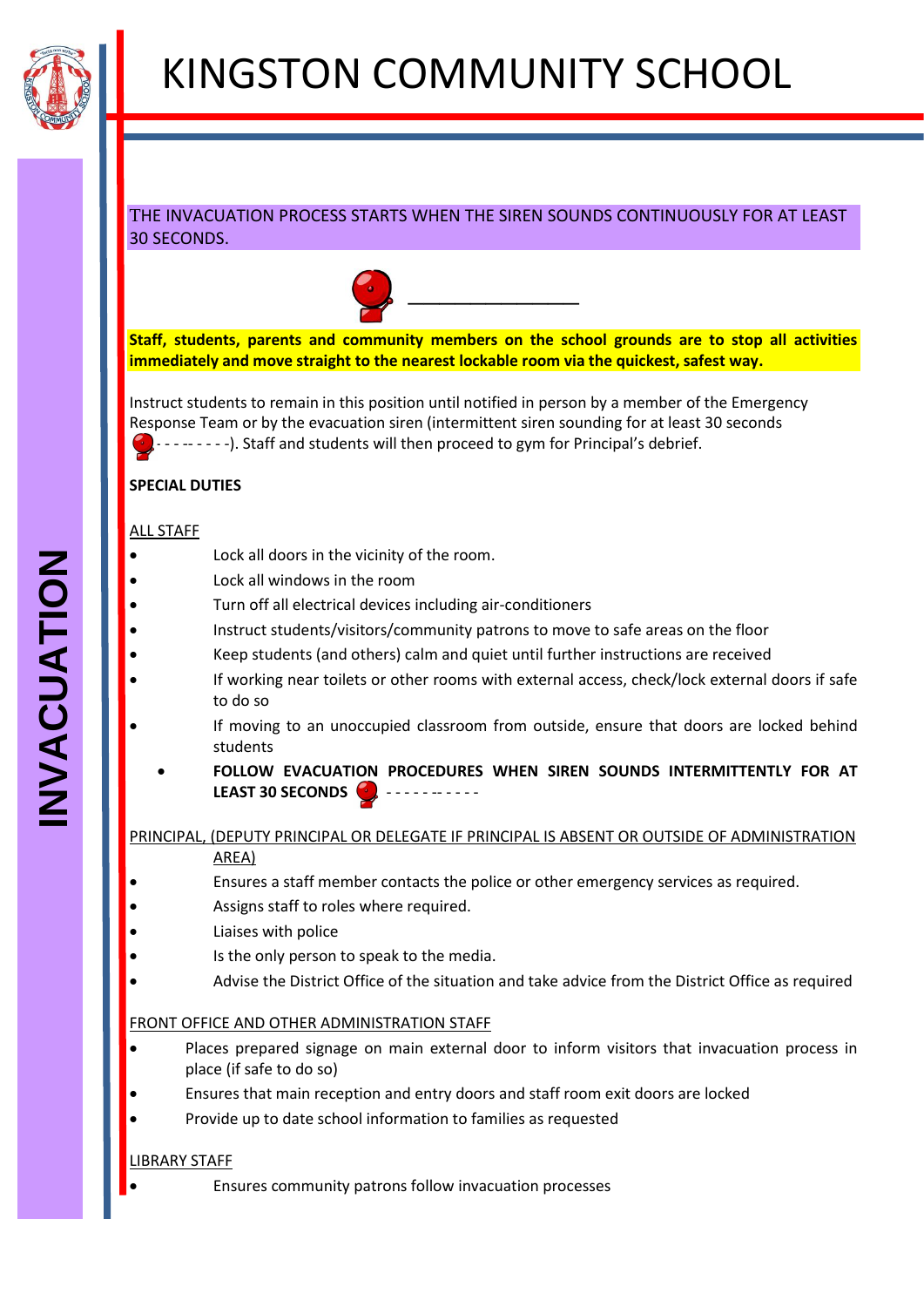

## **INVACUATION PROCESS**

## **Danger on site (or danger impacting on site)**

**Continuous Siren** 

(for at least 30 seconds)

**Lock Down**

**Staff, students, parents and community members on the school grounds are to stop all activities immediately and move straight to the nearest lockable room via the quickest, safest way.**

Staff will remain in this position until notified by a member of the Emergency Response Team or by the **EVACUATION SIREN --------------------** for at least 30 seconds. Staff and students will then PROCEED TO GYMNASIUM for Principal's debrief.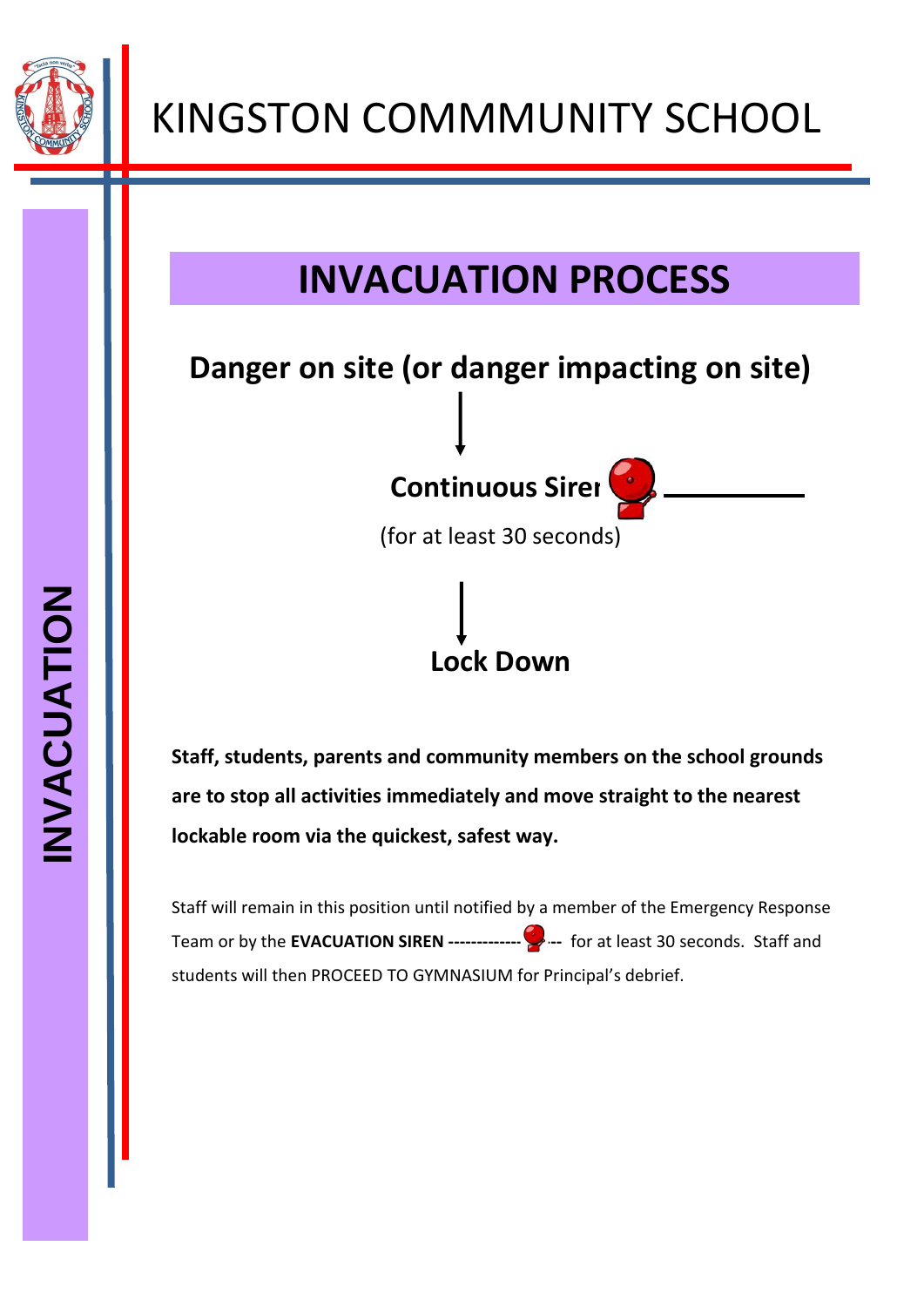## **EVACUATION PROCESS**



#### **ON SITE**

If a fire has been reported in the school site (or is a threat to the school site) respond as above.

#### **All staff will:**

- Assist people present on the site to move to the safe refuge area.
- Undertake their assigned duties and roles as determined in the evacuation procedures.
- Prepare all people present in the safe refuge for the arrival of the fire front, and mopping up procedures required.
- Ensure the safety and well being of all students in the safe refuge area until the site is safe to leave.
- Make preparations to care for students and staff for extended periods of time.
- Provide basic first aid as required.
- Refer all media inquiries to the Principal.
- Handle all information confidentially.
- Seek support from counsellors or social workers after the fire if appropriate.

#### **The Principal will:**

- Implement evacuation procedures to Oval. (unless otherwise directed to the gymnasium)
- Advise the District Office of the move to a safe refuge and the numbers of people taking shelter.
- Ensure no one leaves the safe refuge area until the situation is assessed as safe by CFS, Police or Emergency Services.
- Handle all media inquiries about the event.
- Call together the school Emergency Incident Team
- Review the effectiveness of staff instructions undertaken in light of the experiences.
- Have relevant authorities assess the safety of the site or buildings once the area has been declared safe.
- Complete the relevant reports available at [www.crisis.sa.edu.au.](http://www.crisis.sa.edu.au/)

#### **Front Office will:**

- Places prepared signage on main external door to inform visitors that evacuation process in place (if safe to do so)
- Ensures that main reception and entry doors and staff room exit doors are locked
- Provide up to date school information to families as requested

#### **The Fire Warden will:**

- Extinguish small fires in and around the safe refuge are
- Have fire fighting systems checked and ready for use again after the fire.
- Assist with mopping up procedures after the fire.